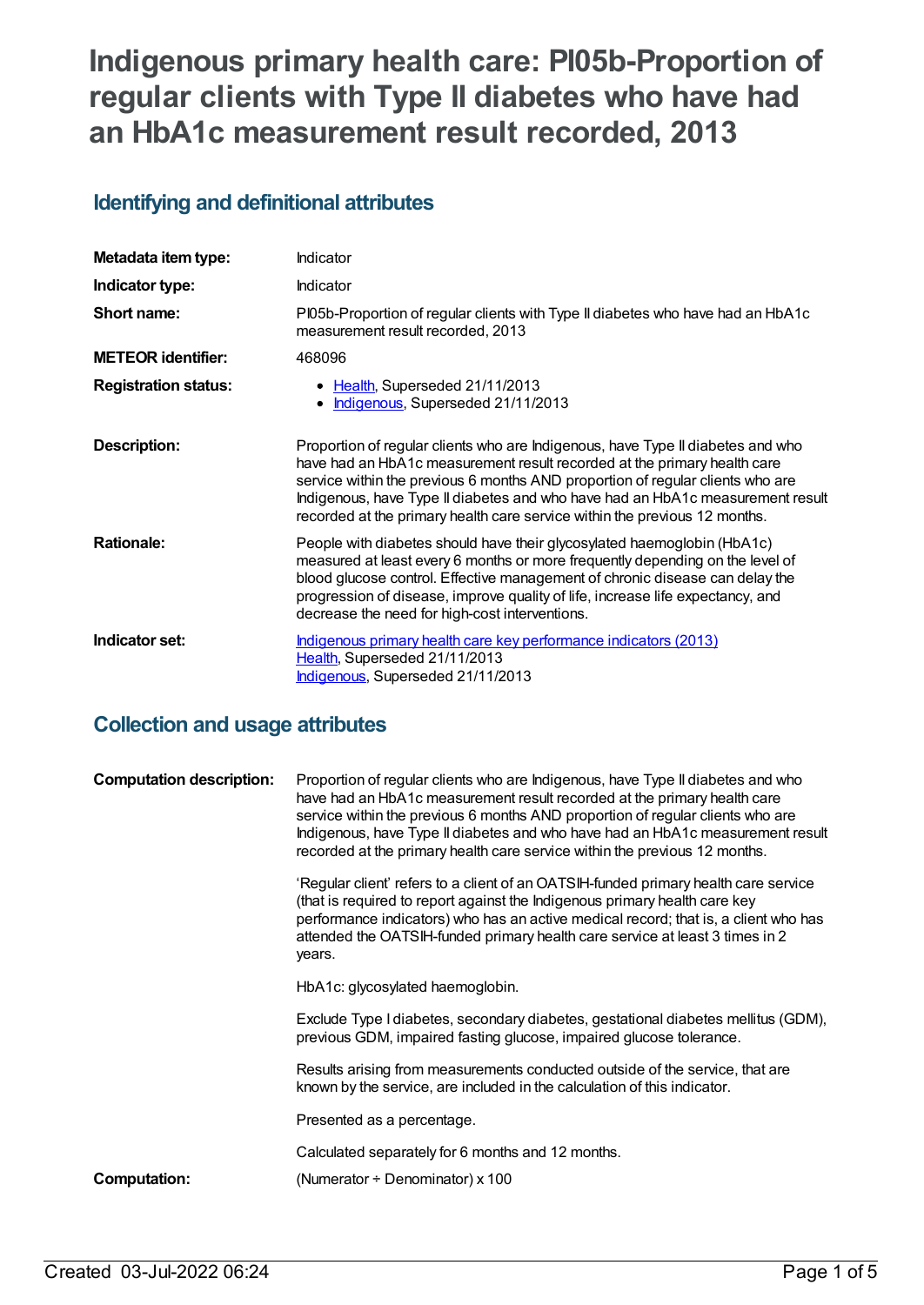| <b>Numerator:</b>        | Calculation A: Number of regular clients who are Indigenous, have Type II diabetes<br>and who have had an HbA1c measurement result recorded at the primary health<br>care service within the previous 6 months.  |
|--------------------------|------------------------------------------------------------------------------------------------------------------------------------------------------------------------------------------------------------------|
|                          | Calculation B: Number of regular clients who are Indigenous, have Type II diabetes<br>and who have had an HbA1c measurement result recorded at the primary health<br>care service within the previous 12 months. |
| Numerator data elements: | <b>Data Element / Data Set-</b>                                                                                                                                                                                  |
|                          | Person-diabetes mellitus status, code NN                                                                                                                                                                         |
|                          | Data Source                                                                                                                                                                                                      |
|                          | Indigenous primary health care data collection                                                                                                                                                                   |
|                          | NMDS / DSS                                                                                                                                                                                                       |
|                          | Indigenous primary health care DSS 2012-14                                                                                                                                                                       |
|                          | Guide for use                                                                                                                                                                                                    |
|                          | Type II diabetes only.                                                                                                                                                                                           |
|                          | Data Element / Data Set-                                                                                                                                                                                         |
|                          | Person-Indigenous status, code N                                                                                                                                                                                 |
|                          | Data Source                                                                                                                                                                                                      |
|                          | Indigenous primary health care data collection                                                                                                                                                                   |
|                          | NMDS / DSS                                                                                                                                                                                                       |
|                          | Indigenous primary health care DSS 2012-14                                                                                                                                                                       |
|                          | Data Element / Data Set-                                                                                                                                                                                         |
|                          | Person-regular client indicator, yes/no code N                                                                                                                                                                   |
|                          | Data Source                                                                                                                                                                                                      |
|                          | Indigenous primary health care data collection                                                                                                                                                                   |
|                          | NMDS / DSS                                                                                                                                                                                                       |
|                          | Indigenous primary health care DSS 2012-14                                                                                                                                                                       |
|                          | Data Element / Data Set-                                                                                                                                                                                         |
|                          | Person-glycosylated haemoglobin measurement result recorded indicator.<br>yes/no code N                                                                                                                          |
|                          | Data Source                                                                                                                                                                                                      |
|                          | Indigenous primary health care data collection                                                                                                                                                                   |
|                          | NMDS / DSS                                                                                                                                                                                                       |
|                          | Indigenous primary health care DSS 2012-14                                                                                                                                                                       |
| Denominator:             | Calculation A and B: Total number of regular clients who are Indigenous and have<br>Type II diabetes.                                                                                                            |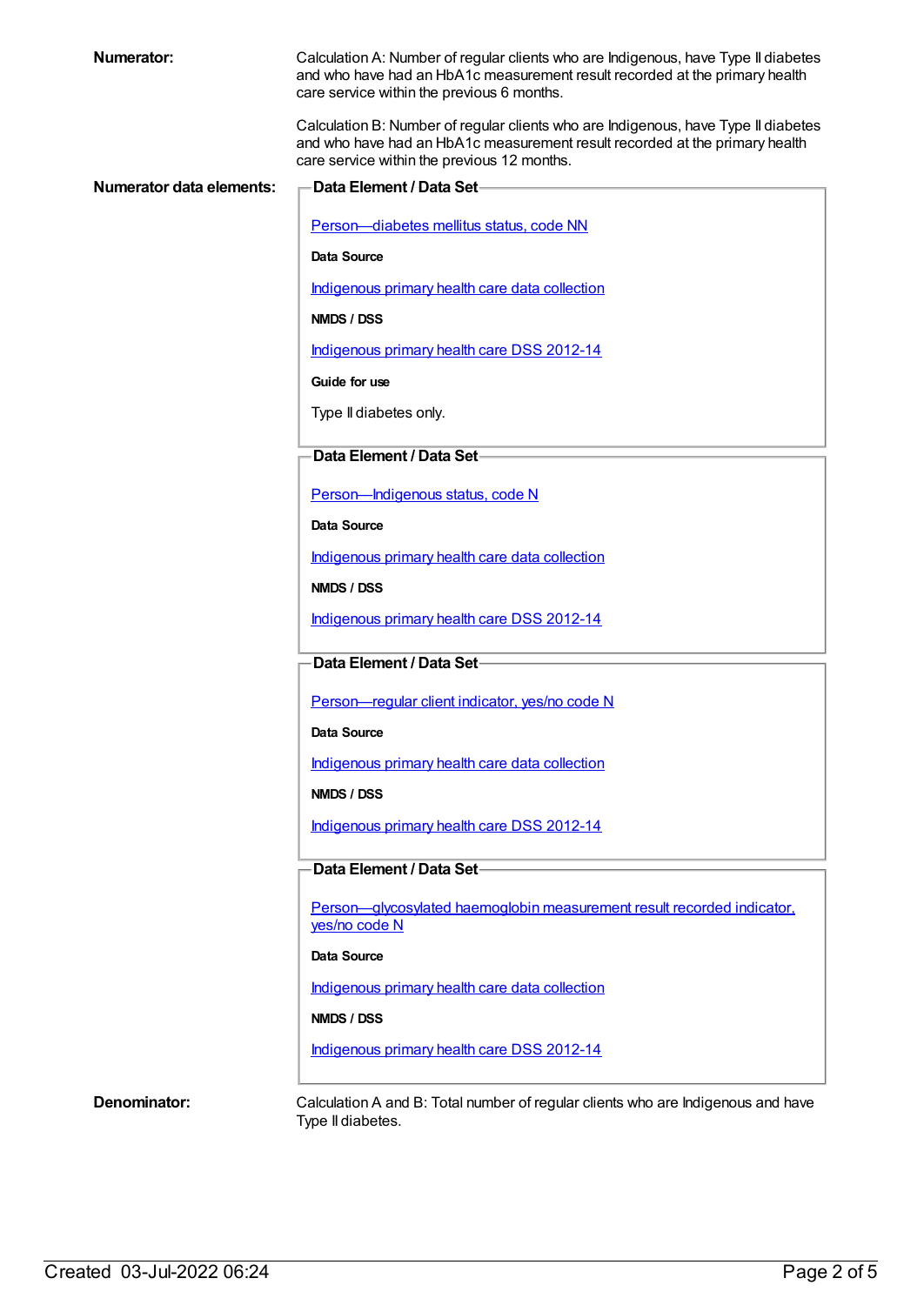#### **Denominator data elements:**

#### **Data Element / Data Set**

[Person—diabetes](https://meteor.aihw.gov.au/content/270194) mellitus status, code NN

**Data Source**

[Indigenous](https://meteor.aihw.gov.au/content/430643) primary health care data collection

**NMDS / DSS**

[Indigenous](https://meteor.aihw.gov.au/content/430629) primary health care DSS 2012-14

**Guide for use**

Type II diabetes only.

#### **Data Element / Data Set**

[Person—Indigenous](https://meteor.aihw.gov.au/content/291036) status, code N

**Data Source**

[Indigenous](https://meteor.aihw.gov.au/content/430643) primary health care data collection

**NMDS / DSS**

[Indigenous](https://meteor.aihw.gov.au/content/430629) primary health care DSS 2012-14

#### **Data Element / Data Set**

[Person—regular](https://meteor.aihw.gov.au/content/436639) client indicator, yes/no code N

**Data Source**

[Indigenous](https://meteor.aihw.gov.au/content/430643) primary health care data collection

**NMDS / DSS**

[Indigenous](https://meteor.aihw.gov.au/content/430629) primary health care DSS 2012-14

#### **Disaggregation:** 1. Sex:

- a) Male b) Female
- 2. Age: a) 0-4 years b) 5-14 years c) 15-24 years d) 25-34 years e) 35-44 years f) 45-54 years g) 55-64 years h) 65 years and over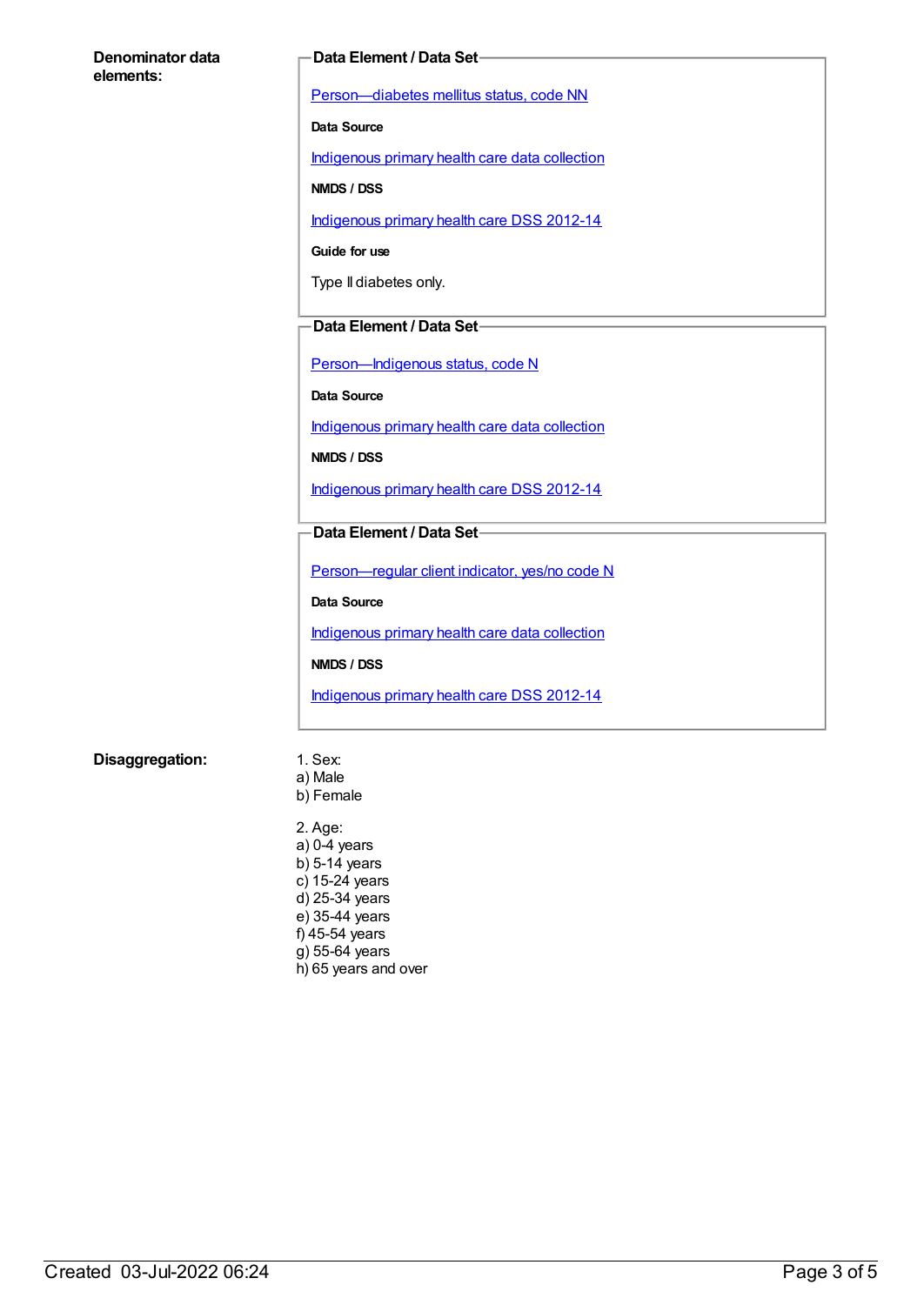#### **Data Element / Data Set**

[Person—sex,](https://meteor.aihw.gov.au/content/287316) code N

**Data Source**

[Indigenous](https://meteor.aihw.gov.au/content/430643) primary health care data collection

**NMDS / DSS**

[Indigenous](https://meteor.aihw.gov.au/content/430629) primary health care DSS 2012-14

### **Data Element / Data Set**

[Person—age,](https://meteor.aihw.gov.au/content/303794) total years N[NN]

**Data Source**

[Indigenous](https://meteor.aihw.gov.au/content/430643) primary health care data collection

**NMDS / DSS**

[Indigenous](https://meteor.aihw.gov.au/content/430629) primary health care DSS 2012-14

### **Representational attributes**

| <b>Representation class:</b> | Percentage |
|------------------------------|------------|
| Data type:                   | Real       |
| Unit of measure:             | Person     |
|                              |            |

### **Indicator conceptual framework**

| <b>Framework and</b> | Effective/Appropriate/Efficient |
|----------------------|---------------------------------|
| dimensions:          |                                 |

### **Data source attributes**

| Data sources: | Data Source                                    |
|---------------|------------------------------------------------|
|               | Indigenous primary health care data collection |
|               | Frequency                                      |
|               | 6 monthly                                      |
|               | Data custodian                                 |
|               | Australian Institute of Health and Welfare.    |

### **Source and reference attributes**

**Submitting organisation:** Australian Institute of Health and Welfare (AIHW)

Department of Health and Ageing (DoHA)

# **Relational attributes**